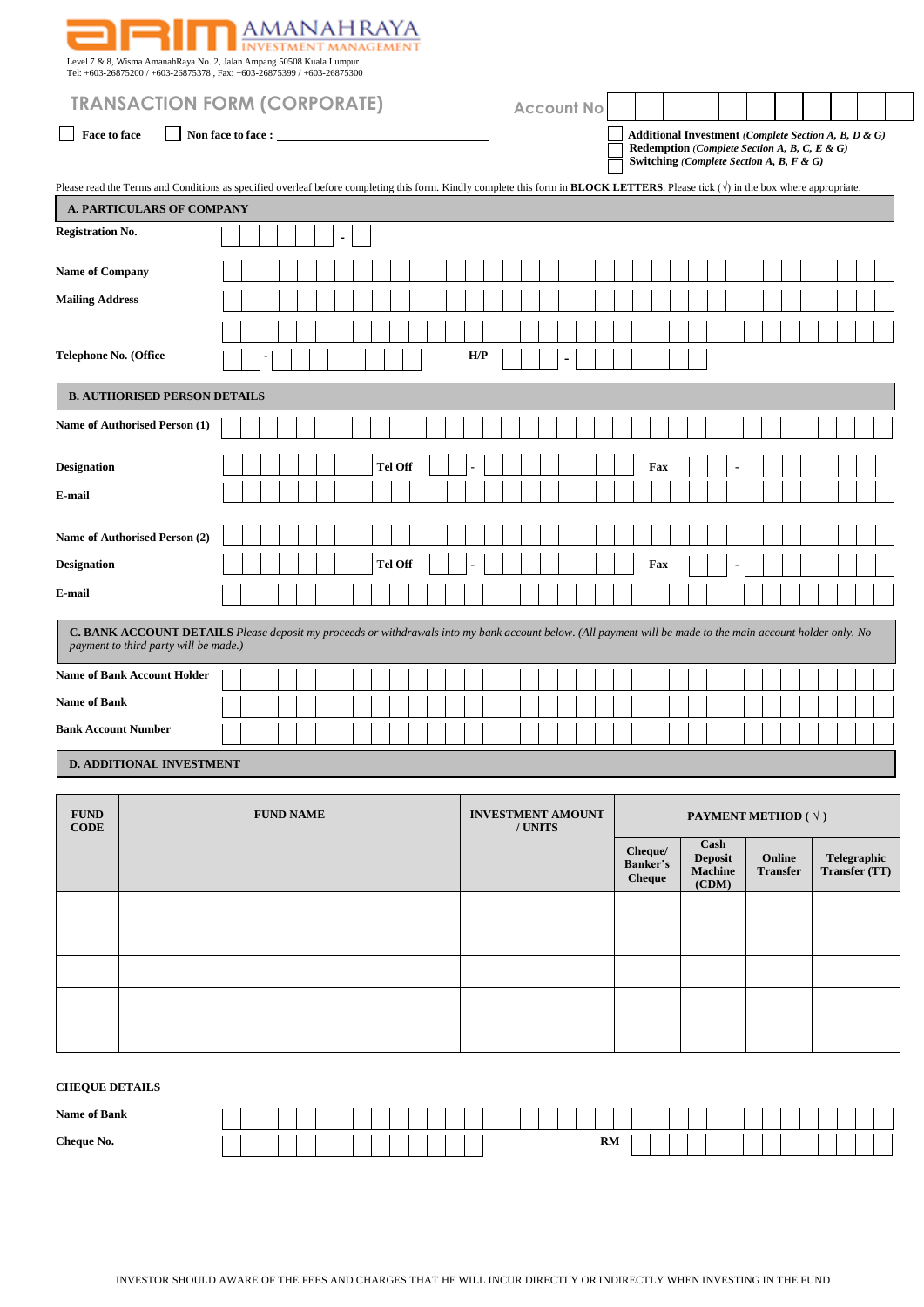

Level 7 & 8, Wisma AmanahRaya No. 2, Jalan Ampang 50508 Kuala Lumpur Tel: +603-26875200 / +603-26875378 , Fax: +603-26875399 / +603-26875300

|                            | <b>E. REDEMPTION</b>                                                   |                     |                    |              |                          |                                        |
|----------------------------|------------------------------------------------------------------------|---------------------|--------------------|--------------|--------------------------|----------------------------------------|
|                            |                                                                        |                     |                    |              |                          |                                        |
| <b>FUND</b><br><b>CODE</b> | <b>FUND NAME</b>                                                       |                     | <b>AMOUNT (RM)</b> | <b>UNITS</b> |                          | <b>REDEMPTION METHOD</b> ( $\sqrt{}$ ) |
|                            |                                                                        |                     |                    |              |                          |                                        |
|                            |                                                                        |                     |                    |              | <b>Cheque</b>            | <b>Online Transfer</b>                 |
|                            |                                                                        |                     |                    |              |                          |                                        |
|                            |                                                                        |                     |                    |              |                          |                                        |
|                            | a) Redemption monies made payable to the following Unit Holders (s) :- |                     |                    |              |                          |                                        |
|                            | <b>Principal Holder</b>                                                | <b>Joint Holder</b> |                    |              | <b>Both Unit Holders</b> |                                        |
|                            | b) Principal Mode                                                      |                     |                    |              |                          |                                        |
|                            | Credit into my / our No.<br>Send Cheque to the above address.          |                     |                    | Bank:        |                          |                                        |
|                            | <b>Collect Cheque at ARIM's Office</b>                                 |                     |                    |              |                          |                                        |
|                            | c) Purpose of Redemption:                                              |                     |                    |              |                          |                                        |
|                            |                                                                        |                     |                    |              |                          |                                        |
|                            | <b>F. SWITCHING</b>                                                    |                     |                    |              |                          |                                        |
|                            |                                                                        |                     |                    |              |                          |                                        |
|                            | <b>SWITCH FROM</b>                                                     |                     |                    |              | <b>SWITCH TO</b>         |                                        |
| <b>FUND</b>                | <b>FUND NAME</b>                                                       | <b>AMOUNT (RM)</b>  | <b>UNITS</b>       | <b>FUND</b>  | <b>FUND NAME</b>         |                                        |

| $\mid G$ . GENERAL DECLARATION AND SIGNATURE(S) |
|-------------------------------------------------|
|-------------------------------------------------|

I/We Agree and Understand the 'Terms and Conditions' specified overleaf in accordance with Deeds.

*conventional fund is prohibited.*

**CODE**

| Authorised Person (1)<br>Name:<br>Designation:<br>Date: |                                                                        | Authorised Person (2)<br>Name:<br>Designation:<br>Date: |                 | Company Rubber Stamp |
|---------------------------------------------------------|------------------------------------------------------------------------|---------------------------------------------------------|-----------------|----------------------|
|                                                         | AmanahRaya Investment Management (ARIM) Office / Distributors Use Only |                                                         |                 |                      |
| <b>Agent Name</b>                                       |                                                                        |                                                         | Agent Code      |                      |
| Agent's Signature                                       | <b>Branch Stamp</b>                                                    | <b>Branch Code</b>                                      |                 | Date of Payment      |
|                                                         |                                                                        |                                                         |                 |                      |
| For Head Office / Branch use                            |                                                                        |                                                         |                 |                      |
| Received by/Date/Time                                   | Verified by Compliance/Date                                            | Entered by/Date                                         | Checked by/Date | Approved by/Date     |
| (ESMD / SESMD / AMSMD)                                  | (Compliance)                                                           | (EOF/ SEOF)                                             | (AMOF / MOF)    | (MOF/COO/CEO)        |

Remarks: Generally, no fee will be charged on switching between funds that charge the same amount of fees unless the fund being switched to have different Service Charges. The fee *charged will be based on the difference of the Service Charges between the fund to be switched from and the fund to be switched to. Switching from a Shariah-compliant fund to a* 

**CODE**